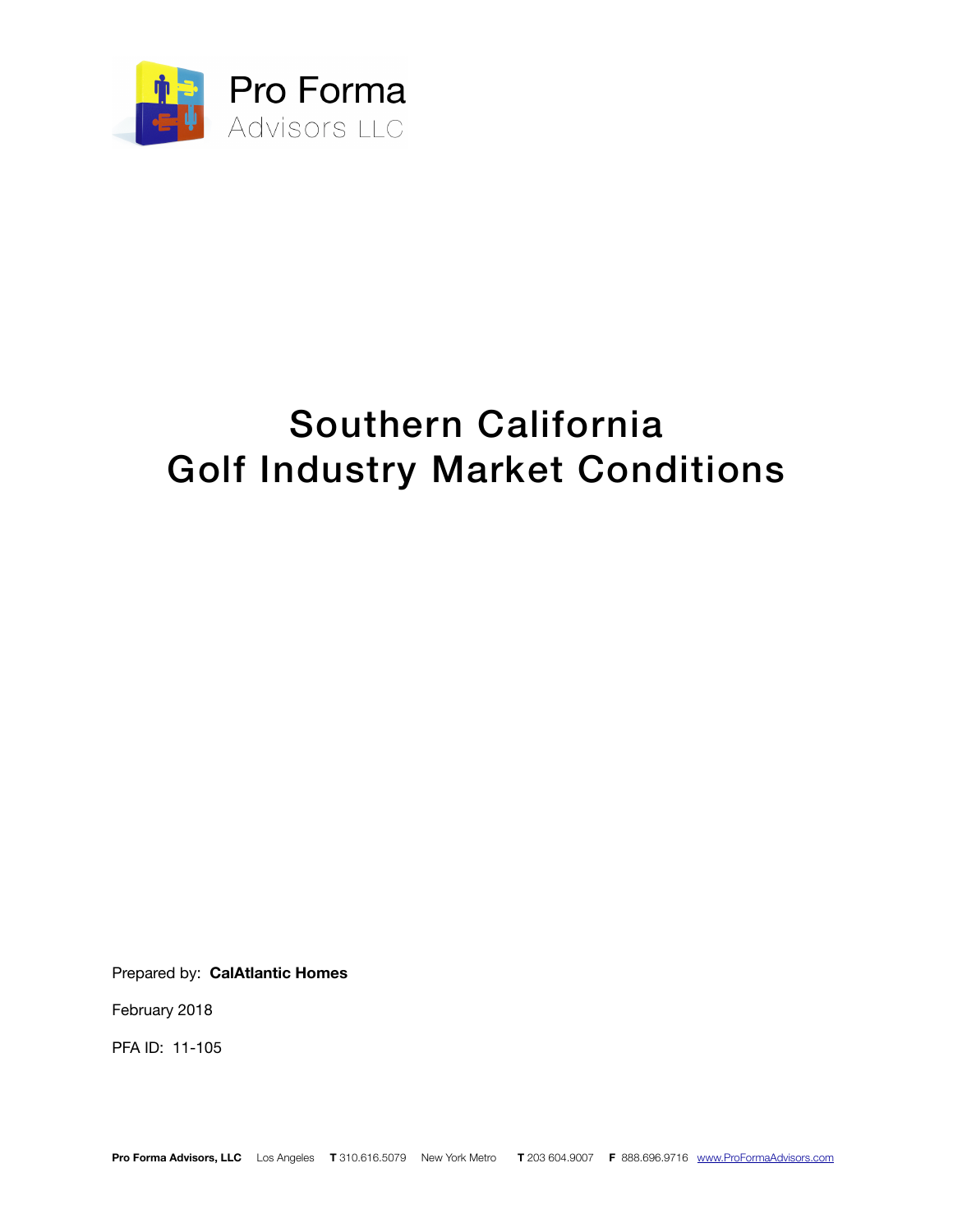

### Introduction

### **Introduction**

The Southern California golf industry has struggled over the past 15 years, and the outlook for the industry is not favorable, as the industry faces continued significant challenges going forward. The industry is in turmoil, and the continued erosion in golf demand, along with other factors, is threatening the viability of many golf courses.

The following presents an analysis of Southern California golf industry market and economic conditions, and the potential impacts of declining golf course operating performance on golf-oriented residential communities. The analysis is based on a series of tasks:

- ‣ Overview of national golf market conditions and trends;
- ‣ Review of Southern California regional golf market conditions, trends, and outlook;
- ‣ Assessment of key factors influencing future golf course operating performance;

The golf analysis has been conducted by Mr. Gene Krekorian, a Principal of Pro Forma Advisors with over 35 years of golf course consulting experience (resume attached to report). Pro Forma Advisors is a diversified consulting firm founded in 2008 which provides a wide range of research services in economics, finance, and market analysis.

Pro Forma Advisors' principals provide the most experienced recreation economics consulting services in the western United States. Pro Forma's clients include municipalities, other public agencies, public / private joint ventures, private developers, financial institutions, and golf course operators. Pro Forma's services for the golf industry include market evaluations, financial analysis, management/operational audits, clubhouse evaluations, appraisals, and evaluations of facility lease arrangements.

Importantly, Pro Forma Advisors is a fully independent consulting firm with no other business lines such as brokerage, management, ownership, or association/affiliation with industry groups which would bias or prejudice the firm in any way. Pro Forma Advisors' golf advisory practice is heavily oriented to representing public entities, with the principals providing services to over 70 municipalities throughout the western U.S. region.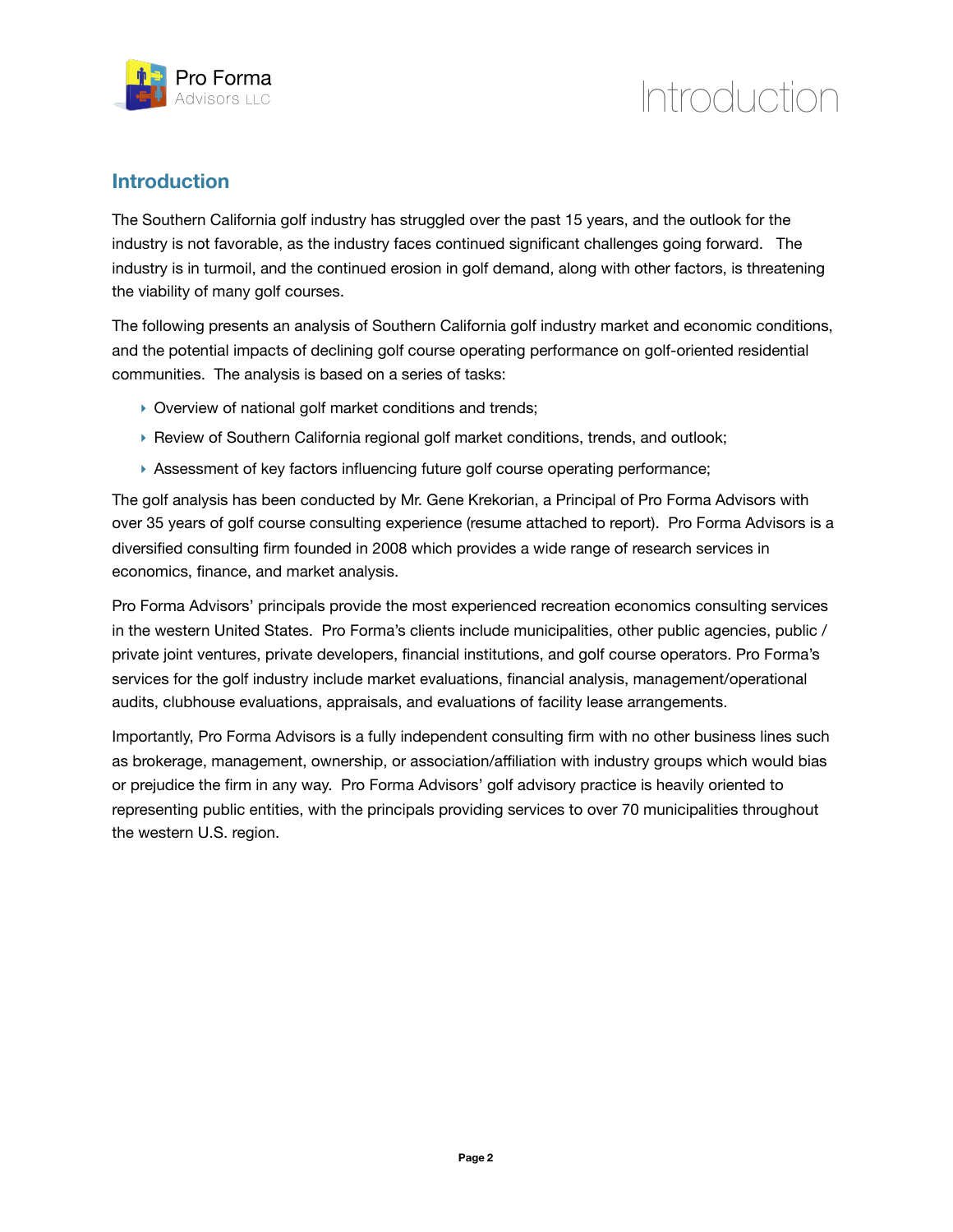



### **Summary of Findings**

A summary of principal findings and conclusions is presented below, with documentation and analysis contained in subsequent sections of the report.

- ‣ The national golf market has experienced significant steady erosion over the past 15 years. The golfer participation rate has dropped from a high of 12.4 percent in 2004 to a current level of only 8.2 percent, with the number of golfers declining from over 30 million to about 24 million (20 percent), and core golfers declining by 30 percent. Among the most disturbing statistics is that the largest departing golfer segment is the 18-34 year age group. The decline in the number of golfers in this age cohort does not portend a near term recovery of the golf industry.
- ‣ Due to declining demand, substantial overbuilding of golf courses, and rising costs, the economic performance of virtually all golf courses has deteriorated to the point that economic viability for many facilities is threatened. Over the past 10 years, about 1,500 golf courses have closed across the country, with the rate of closing accelerating in recent years. In 2016, 210 golf courses closed and the yet released number for 2017 is expected to be much higher.
- ‣ The Southern California regional market has mirrored the national market, softening considerably over the past 10-15 years. The more recent erosion of golf play in the region is particularly troubling, as the general consensus among operators and analysts was that play levels had bottomed-out in 2009 at the depth of the recession. However, the cumulative effects of a poor economy and, perhaps more importantly, what appears to be a fundamental change in the underlying demand for golf, has contributed to continued decline in the market.
- ‣ Compounding the fundamental issues adversely affecting the golf industry, public access golf courses in the region also have been significantly impacted by increasing competition from many private golf courses which now allow public play, promote outside tournaments, and have reduced or eliminated initiation fees.
- ‣ Many golf course owners/operators are now making tough decisions with regard to their golf properties, cutting back on maintenance and service levels, raising fees (unsuccessfully), and even shuttering operations.
- ▶ A total of 135 golf courses have closed in the State of California since 2002, of which 68 have closed in the past five years. In Southern California, 30 golf courses have closed since 2010, with the rate of closing accelerating in recent years. Moreover, there are a number of golf courses currently exploring closure, with the number of course closings in the near future likely to increase.
- ‣ In addition to continued weakness in the demand for golf, golf property owners/operators in California will face a number of challenges affecting golf course operating economics going forward. In particular, the sharp increase in the cost of irrigation water and the impact of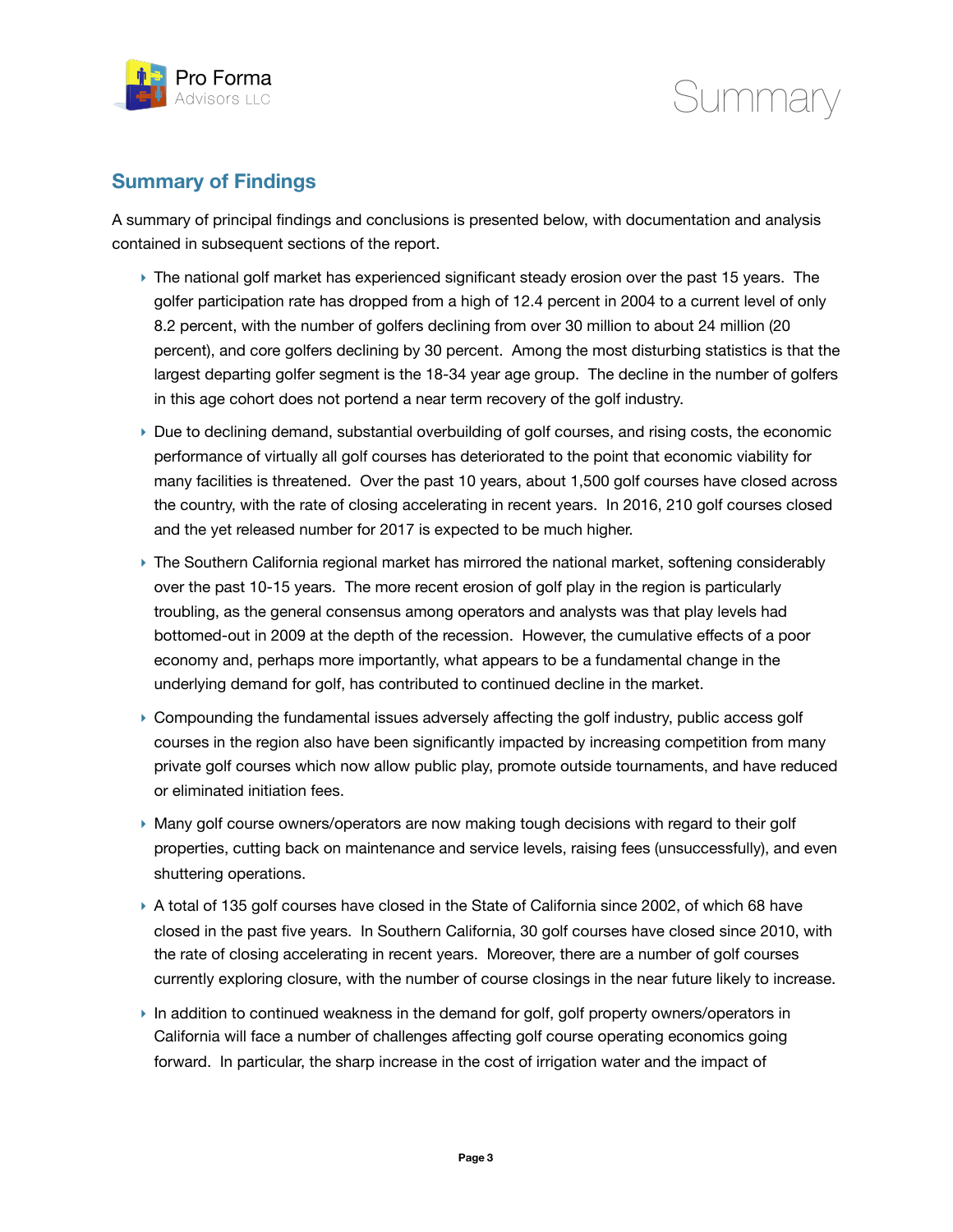



scheduled increases in the California minimum wage will significantly adversely impact operating costs and profitability. The increase in the California minimum wage alone is expected to increase operating expenses for most golf courses by about \$250,0000 over the next 5 years when the hourly rate jumps from \$10 in 2016 to \$15 by 2022.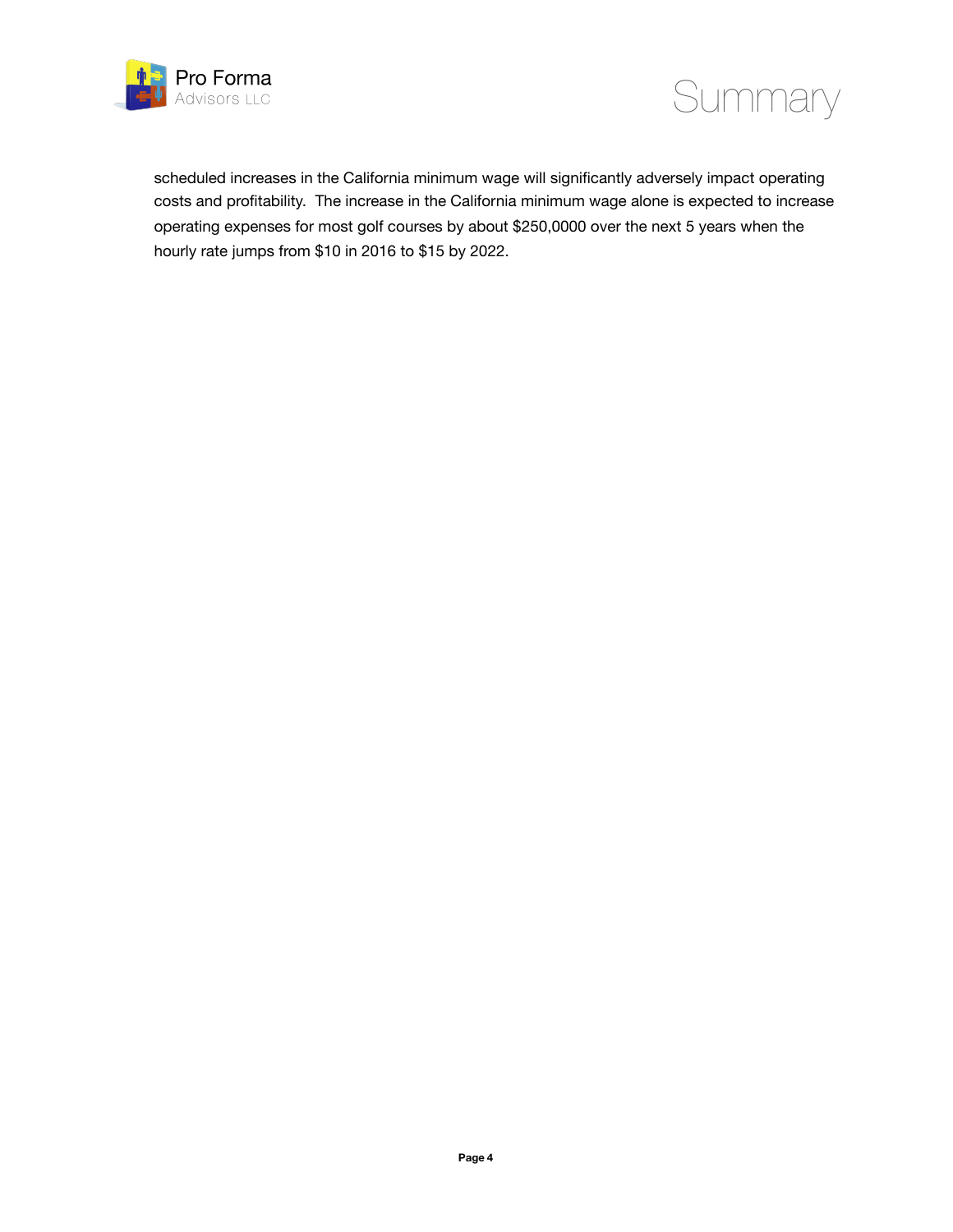

### **National Golf Market Overview**

Nationwide, golf play increased steadily between the mid-1980s and 2000. As shown in Exhibit 1, during this period, the total number of annual rounds played nationally increased at an average rate of 2.4 percent per year. Golf balls sold, perhaps the best indicator of play, increased at a similar rate (2.5 percent per year). This unprecedented growth in golf play during this period was due to a number of factors including:

- ▶ An increase in the number of golfers;
- ‣ The increasing importance of golf-oriented real estate;
- ▶ Expansion of the golf tourism industry;
- ‣ One of the longest economic expansions in the nation's history.

The increase in golf demand and the popularity of golf-related housing development during the 1990s stimulated extraordinary expansion of the national golf course inventory, primarily between 1995 and 2002, as summarized in Exhibit 2. Over the 1990-2010 period, the inventory of golf courses in the United States increased by 34 percent, while the U.S. population registered only a 24 percent gain, and golf demand (play) increased only 12 percent over this same period.

Right after the new century started, the first signs of industry problems surfaced, and have persisted for the past 10-15 years. While total golfers and rounds played are down industrywide, most individual golf courses have experienced steeper declines in utilization, along with revenue contraction and falling net operating income, as the market totals are spread over an increased supply of facilities. Further, golf course transaction prices declined precipitously, bankruptcies and foreclosures have become routine, and new golf course construction has virtually ceased while the number of courses closing now well exceeds new openings. The impact of market softness has been widespread and affected all segments of the market and all geographic areas. Importantly, the industry problems go well beyond current economic conditions, as there appear to be fundamental shifts in recreational preferences and other underlying factors affecting long-term demand for golf.

The National Golf Foundation (NGF) reports that since 2001, annual golf play in the United States declined from 518 million to 468 million rounds in 2016, or about 10 percent. Golf ball sales, perhaps a better indicator of demand, declined by about 20-25 percent over the past 15 years. The golf participation rate, after rising steadily through 2003, has fallen precipitously from 12.4 percent in 2004 to a current level estimated at only 8.2 percent. (It should be noted that the golfer participation rate is based on the number of golfers relative to the population over the age of 6 years old). The golf market also was significantly impacted by the 2008 national economic recession. Annual rounds in the U.S.,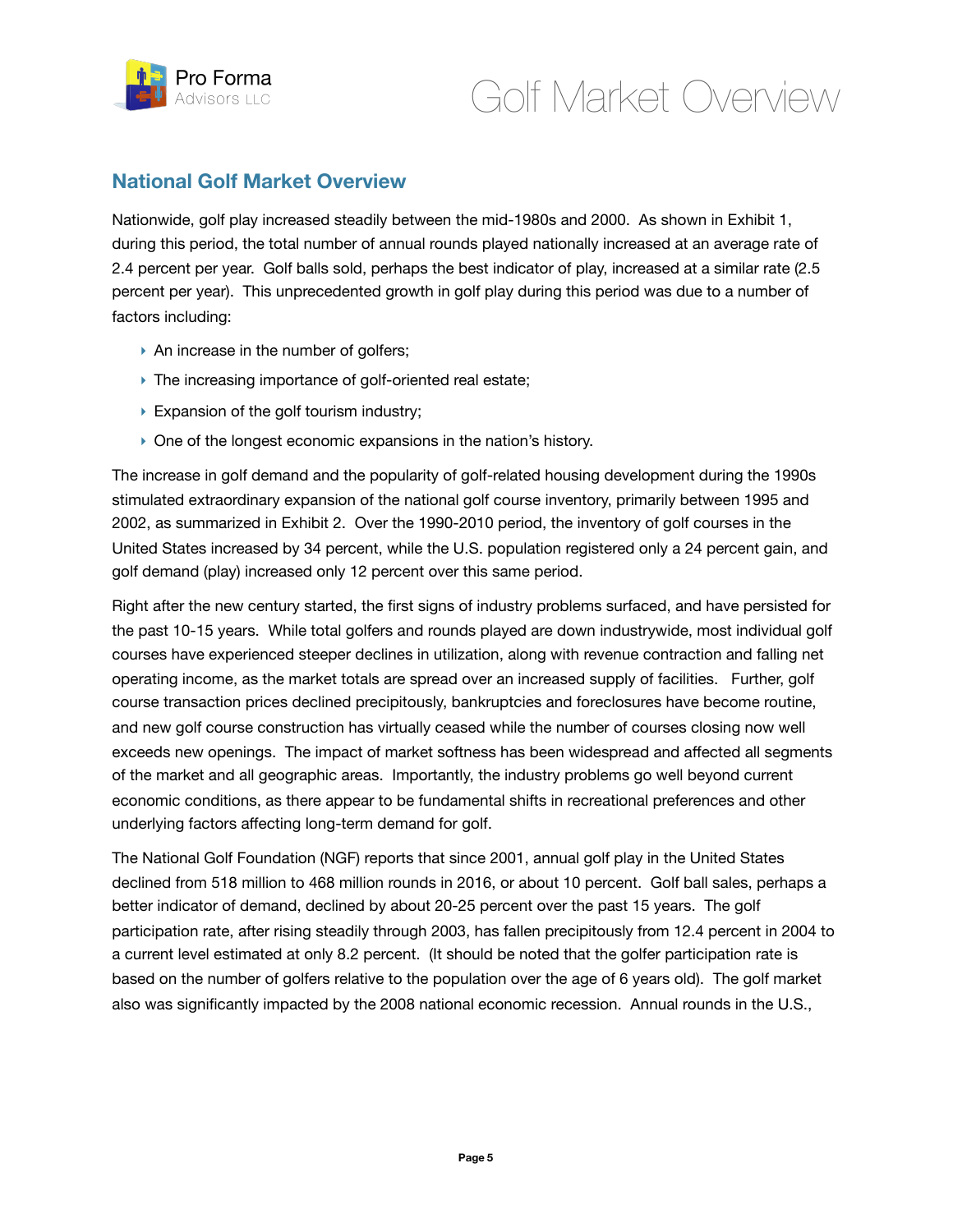

| Exhibit 1: Indicators of U.S. Golf Demand (1985-2016) |               |                           |                          |                              |  |
|-------------------------------------------------------|---------------|---------------------------|--------------------------|------------------------------|--|
| Year                                                  | <b>Rounds</b> | # of Golfers <sup>1</sup> | <b>Participation</b>     | Golf Ball Sales <sup>3</sup> |  |
|                                                       | (millions)    | (millions)                | Rate <sup>2</sup>        | (millions of dozens)         |  |
| 1985                                                  | 365           | 17.5                      | 10.2                     | 36.0                         |  |
| 1990                                                  | 400           | 27.8                      | 13.5                     | 42.0                         |  |
| 1995                                                  | 420           | 25.0                      | 11.6                     | 46.0                         |  |
| 2000                                                  | 518           | 28.8                      | 11.7                     | 52.2                         |  |
| 2001                                                  | 518           | 29.5                      | 11.9                     | 50.0                         |  |
| 2002                                                  | 502           | 29.5                      | 12                       | 46.7                         |  |
| 2003                                                  | 495           | 30.4                      | 12.4                     | 43.4                         |  |
| 2004                                                  | 499           | 29.5                      | 11.5                     | 43.4                         |  |
| 2005                                                  | 489           | 29.3                      | 11.2                     | 43.6                         |  |
| 2006                                                  | 493           | 29.4                      | 11.2                     | 44.0                         |  |
| 2007                                                  | 490           | 29.5                      | 11.1                     | 43.5                         |  |
| 2008                                                  | 481           | 28.6                      | 10.7                     | 42.2                         |  |
| 2009                                                  | 477           | 27.1                      | 10                       | 40.1                         |  |
| 2010                                                  | 475           | 26.1                      | 9.6                      | $\mathsf{L} \mathsf{=} 5$    |  |
| 2011                                                  | 463           | 25.7                      | 9.2                      | $-.5/$                       |  |
| 2012                                                  | 490           | 25.3                      | 9.0                      | $-.5/$                       |  |
| 2013                                                  | 465           | 24.7                      | 8.9                      | $-.5/$                       |  |
| 2014                                                  | 457           | 24.7                      | 8.5                      | $-.5/$                       |  |
| 2015                                                  | 465           | 24.1                      | 8.2                      | $-.5/$                       |  |
| 2016                                                  | 468           | 23.8                      | 8.0                      | $\overline{a}$               |  |
| Average Annual Growth                                 |               |                           |                          |                              |  |
| 1985-1990                                             | 1.8%          | 9.7%                      | ---                      | 3.1%                         |  |
| 1990-1995                                             | 1.0%          | (2.1)%                    | $\overline{\phantom{a}}$ | 1.8%                         |  |
| 1995-2000                                             | 4.3%          | 2.9%                      | $\overline{a}$           | 2.6%                         |  |
| Subtotal                                              | 2.4%          | 3.4%                      | $\overline{a}$           | 2.5%                         |  |
| 2000-2005                                             | $(1.1\%)$     | 0.3%                      | $\overline{a}$           | (3.5%)                       |  |
| 2005-2010                                             | (1.0%         | (2.3%)                    | ---                      | $(2.1\%)4$                   |  |
| 2010-2016                                             | (0.4%)        | (1.6%)                    | $---$                    | $-.5/$                       |  |

1/ Represents golfers over 12 years of age. 2/ Estimated by PFA. 3/ Estimated by PFA based on "soft goods" sales recorded by Data Tech and golf ball manufacture sales. 4/ For period 2005-2009. <sup>5/</sup> Data for 2010-2015 not available in comparable format. Source: National Golf Foundation; Golf Data Tech; and Pro Forma Advisors LLC.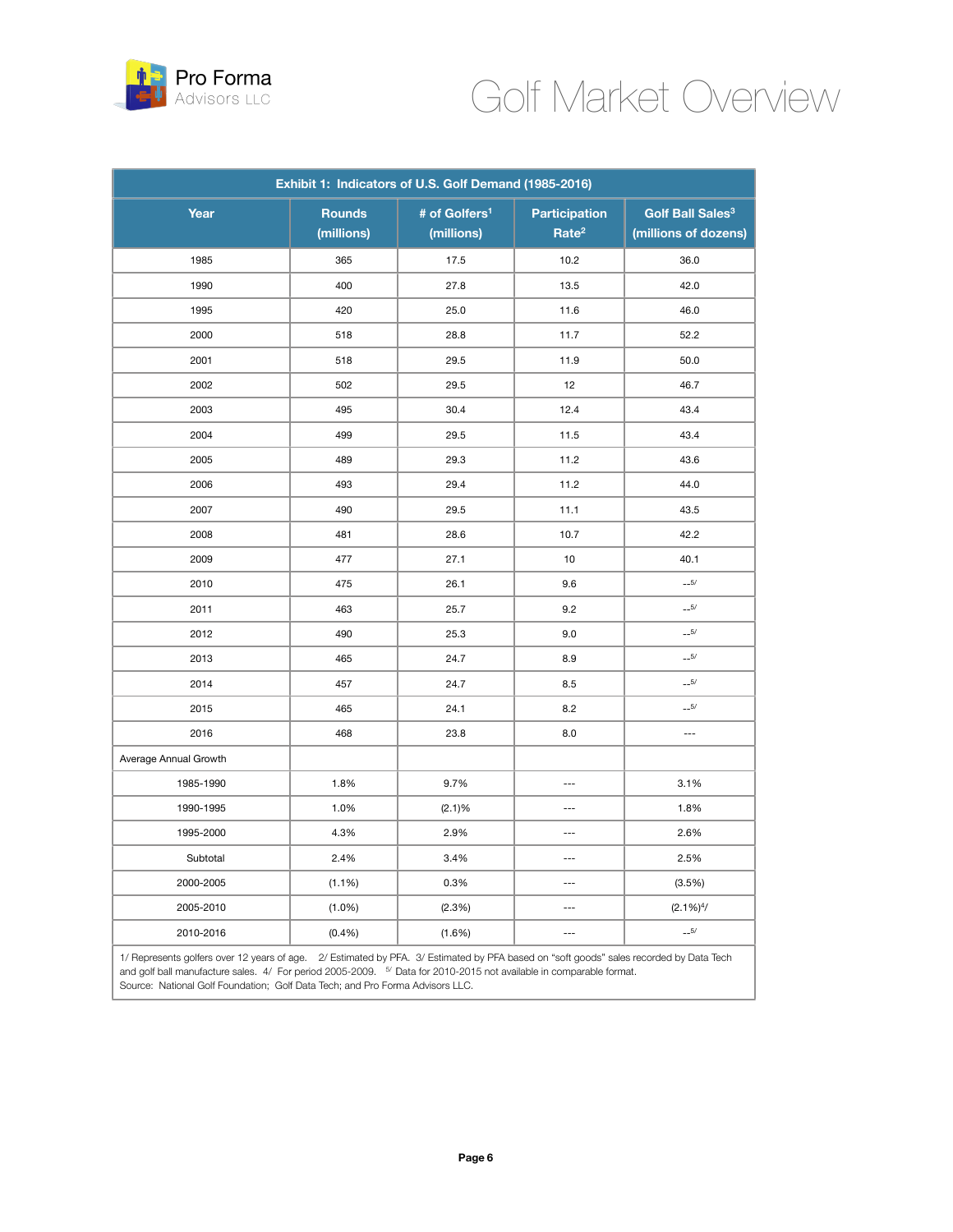

| Exhibit 2: Number of Golf Courses <sup>1</sup> - U.S.                                                                                                       |                                       |                                        |                                           |                                                |  |
|-------------------------------------------------------------------------------------------------------------------------------------------------------------|---------------------------------------|----------------------------------------|-------------------------------------------|------------------------------------------------|--|
| Year                                                                                                                                                        | <b>Annual Courses</b><br><b>Added</b> | <b>Annual Courses</b><br><b>Closed</b> | <b>Total Golf</b><br>Courses <sup>2</sup> | <b>Average Annual</b><br><b>Percent Change</b> |  |
| 1990                                                                                                                                                        |                                       |                                        | 11,105                                    |                                                |  |
| 2002                                                                                                                                                        | 315                                   | 15                                     | 14,725                                    | 2.96%                                          |  |
| 2006                                                                                                                                                        | 120                                   | 60                                     | 14,968                                    | 0.8%                                           |  |
| 2007                                                                                                                                                        | 115                                   | 95                                     | 14,988                                    | 0.13%                                          |  |
| 2008                                                                                                                                                        | 70                                    | 105                                    | 14,953                                    | (0.23%)                                        |  |
| 2009                                                                                                                                                        | 50                                    | 100                                    | 14,903                                    | (0.33%)                                        |  |
| 2010                                                                                                                                                        | 45                                    | 110                                    | 14,838                                    | (0.44%)                                        |  |
| 2011                                                                                                                                                        | 35                                    | 140                                    | 14,733                                    | $(0.71\%)$                                     |  |
| 2012                                                                                                                                                        | 14                                    | 155                                    | 14,592                                    | (0.96%)                                        |  |
| 2013                                                                                                                                                        | 14                                    | 157                                    | 14,449                                    | (0.98%)                                        |  |
| 2014                                                                                                                                                        | 11                                    | 174                                    | 14,289                                    | (1.13%)                                        |  |
| 2015                                                                                                                                                        | 17                                    | 177                                    | 14,129                                    | (1.12%)                                        |  |
| 2016                                                                                                                                                        | 15                                    | 211                                    | 13,933                                    | (1.39%)                                        |  |
| v 18-hole equivalents.<br><sup>2/</sup> Includes courses added, less courses closed., 2006-2016<br>Source: National Golf Foundation; and Pro Forma Advisors |                                       |                                        |                                           |                                                |  |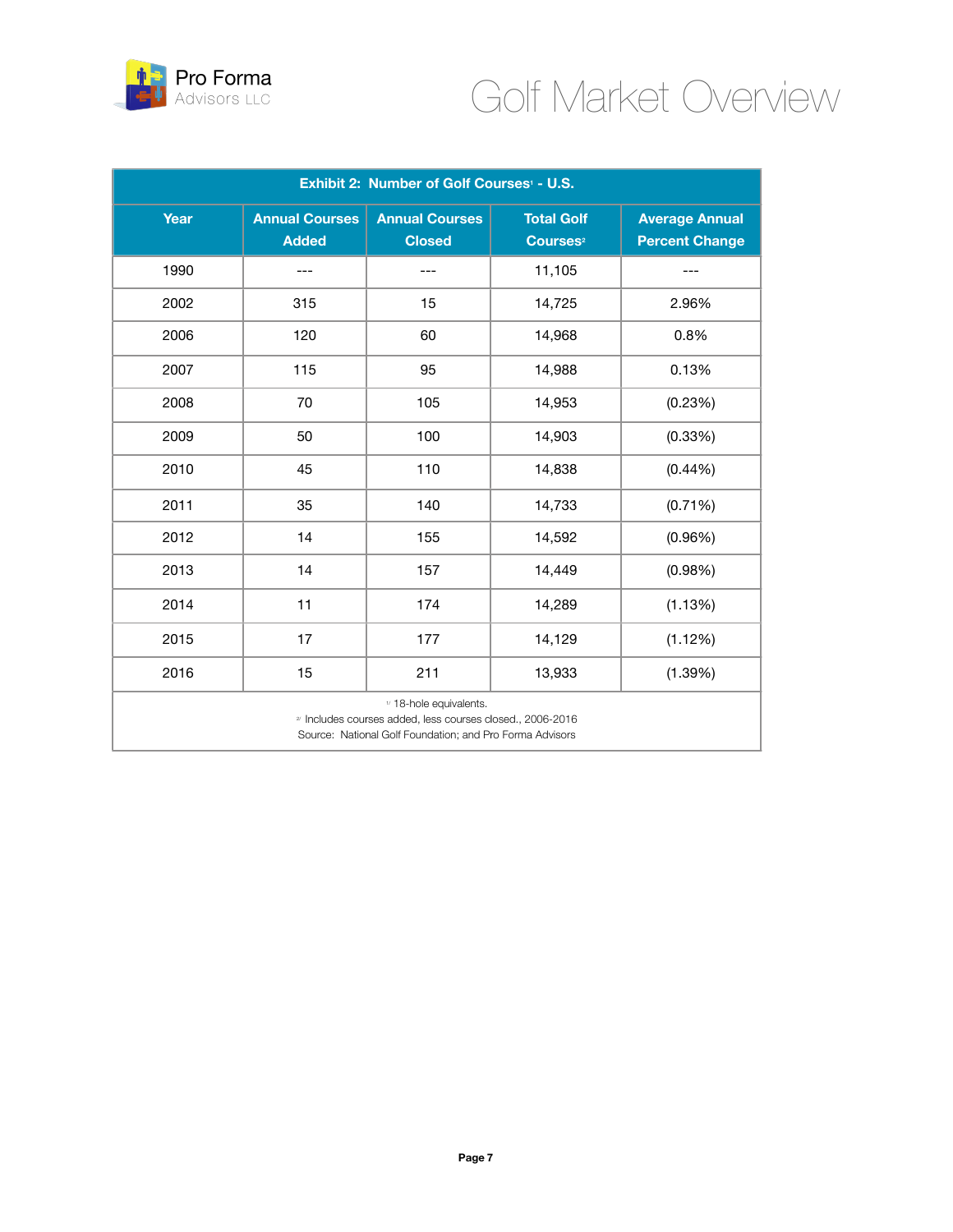

according to industry reports, have declined by nearly 9 percent since 2007. Other independent sources indicate a more severe contraction, which is borne out by golf ball sales and other market indicators. Revenue contraction in most instances has been more pronounced than the decline in rounds due to intense price competition which has resulted in declining effective golf rates. The combination of lower rounds and a lower average effective rate has substantially adversely impacted revenue at virtually all golf courses, regardless of market positioning.

The decline in the number of golfers nationally is staggering. While the number of golfers has declined by 20 percent over the past 15 years, from over 30 million to under 24 million, the number of core golfers (defined as golfers age 18 and older playing at least 8 rounds per year) has declined 30 percent over this same period. Among the most disturbing statistics is that the largest departing golfer segment is the 18-34 year age group. The decline in the number of golfers in this age cohort does not portend a near term recovery of the golf industry.

Since 2002, the construction of new courses has declined sharply, and the rate at which courses have closed has accelerated. Between 2006 and 2016, for example, the number of courses closed exceeded new course openings. New courses have been added to the inventory since 2006 at an annual rate of 70-75 courses per year, while course closings have averaged about 145 per year over this period. Nearly 1,500 golf courses have closed over the past 10 years. The rate at which golf courses are closing has accelerated. In 2016, 210 golf courses closed nationwide, and the number of course closings for 2017 is expected to be substantially higher.

#### **Regional Market Trends**

Mirroring the national golf market, during the 1990s and early part of the 2000 decade, the regional Southern California golf market exhibited exceptional strength, with most golf courses operating at close to full effective capacity and sustaining greens fee increases well above general price inflation. In the early 1990s, the municipal golf courses and limited number of daily fee golf courses in Southern California were performing exceptionally well, with municipal golf course play exceeding 100,000 rounds at many Southern California courses and play on daily fee courses in the range of 60,000-80,000 annual rounds. Through the mid-1990s, there was relatively limited expansion of the inventory of golf facilities.

In response to increasing demand and a static supply situation, an extraordinary number of golf courses were developed between 1995 and 2004. The total number of public regulation length golf courses that have opened in Southern California since 1995 is summarized in Exhibits 3 and 4.

As shown, between 1995 and 2004, 48 golf courses were added to the Southern California inventory, representing a 28 percent increase in the overall public golf course supply. Since 2004, only 7 new courses have been added, a 3 percent increase in the inventory, and no new golf courses have entered the market in the past nine years.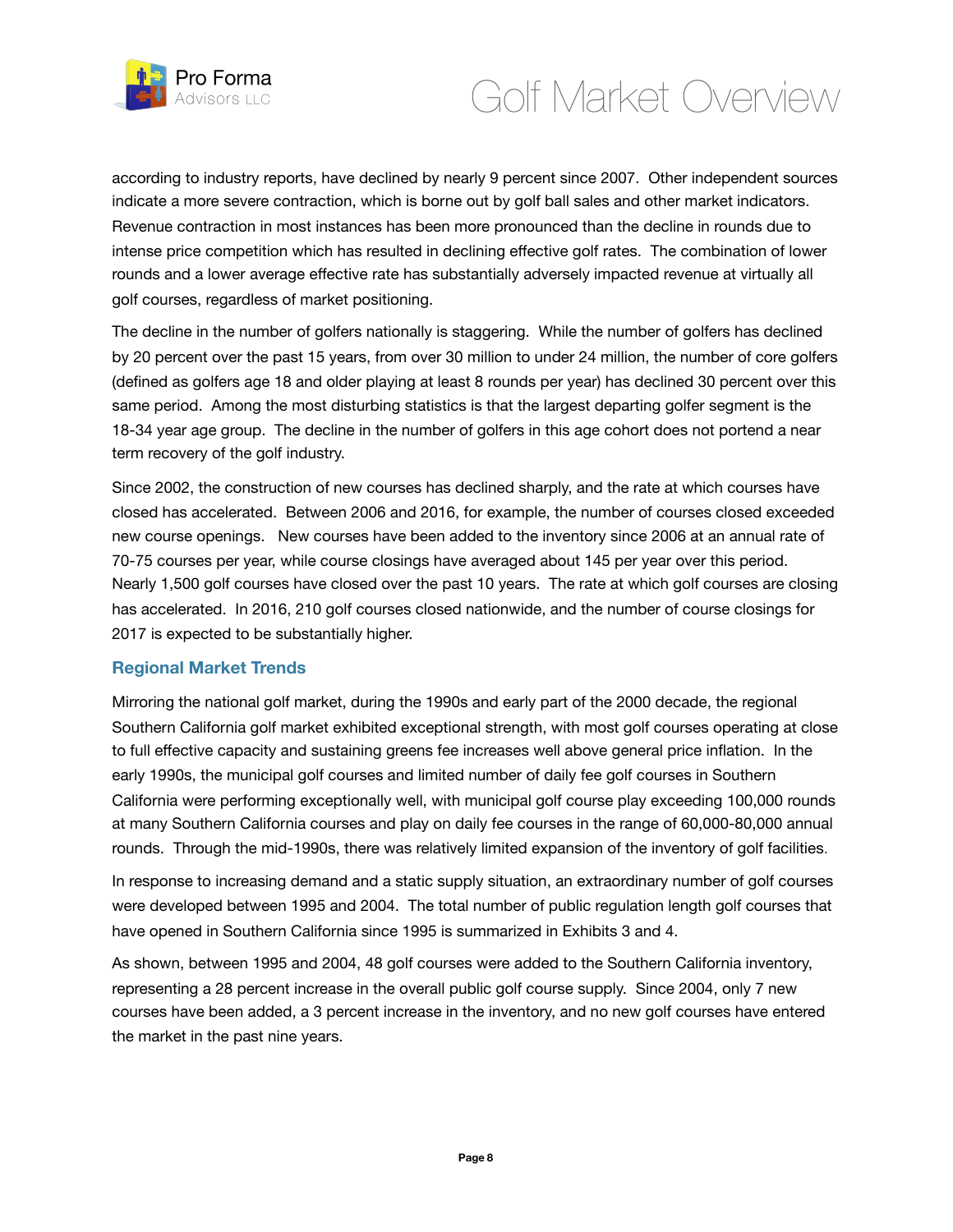

| Exhibit 3: Number of Southern California Regulation Length Golf Courses Opened by Year |              |                |            |                     |         |             |                |                 |              |
|----------------------------------------------------------------------------------------|--------------|----------------|------------|---------------------|---------|-------------|----------------|-----------------|--------------|
| 1995-2004                                                                              |              |                |            |                     |         |             |                |                 |              |
| Year                                                                                   | <b>San</b>   | Los            | Orange     | <b>Inland</b>       | Ventura | <b>Kern</b> | <b>Santa</b>   | <b>San Luis</b> | <b>Total</b> |
|                                                                                        | <b>Diego</b> | <b>Angeles</b> |            | Empire <sup>1</sup> |         |             | <b>Barbara</b> | <b>Obispo</b>   |              |
| Up to 1995                                                                             | 33.0         | 40.5           | 21.0       | 44.5                | 12.5    | 7.0         | 6.5            | 5.0             | 170.0        |
| 1996                                                                                   | 0.0          | 0.0            | 2.0        | 1.0                 | 0.0     | 0.0         | 0.0            | 1.5             | 4.5          |
| 1997                                                                                   | 0.0          | 0.0            | 1.0        | 1.0                 | 0.0     | 0.0         | 0.0            | 1.0             | 3.0          |
| 1998                                                                                   | 1.0          | 0.0            | 0.0        | 1.0                 | 0.0     | 0.0         | 2.0            | 0.0             | 4.0          |
| 1999                                                                                   | 2.0          | 1.0            | 2.5        | 2.0                 | 2.0     | 1.0         | 0.0            | 1.0             | 11.5         |
| 2000                                                                                   | 1.0          | 4.0            | 0.0        | 5.0                 | 1.0     | 0.0         | 0.0            | 0.0             | 11.0         |
| 2001                                                                                   | 1.0          | 0.0            | 3.0        | 1.0                 | 1.0     | 0.0         | 0.0            | 0.0             | 6.0          |
| 2002                                                                                   | 0.0          | 0.0            | 0.0        | 1.0                 | 2.0     | 0.0         | 0.0            | 0.0             | 3.0          |
| 2003                                                                                   | 0.5          | 1.0            | 0.0        | 1.0                 | 0.0     | 0.0         | 0.0            | 0.0             | 2.5          |
| 2004                                                                                   | 0.0          | <u>1.0</u>     | <u>1.0</u> | 0.0                 | 0.5     | 0.0         | <u>0.0</u>     | 0.0             | 2.5          |
| Total                                                                                  | 38.5         | 47.5           | 30.5       | 57.5                | 19.0    | 8.0         | 8.5            | 8.5             | 218.0        |
| 1996-2004                                                                              |              |                |            |                     |         |             |                |                 |              |
| Number                                                                                 | 5.5          | 7.0            | 9.5        | 13.0                | 6.5     | 1.0         | 2.0            | 3.5             | 48.0         |
| Percent                                                                                | 17%          | 17%            | 45%        | 29%                 | 52%     | 14%         | 31%            | 70%             | 28%          |
| <sup>1</sup> Excludes Coachella Valley.                                                |              |                |            |                     |         |             |                |                 |              |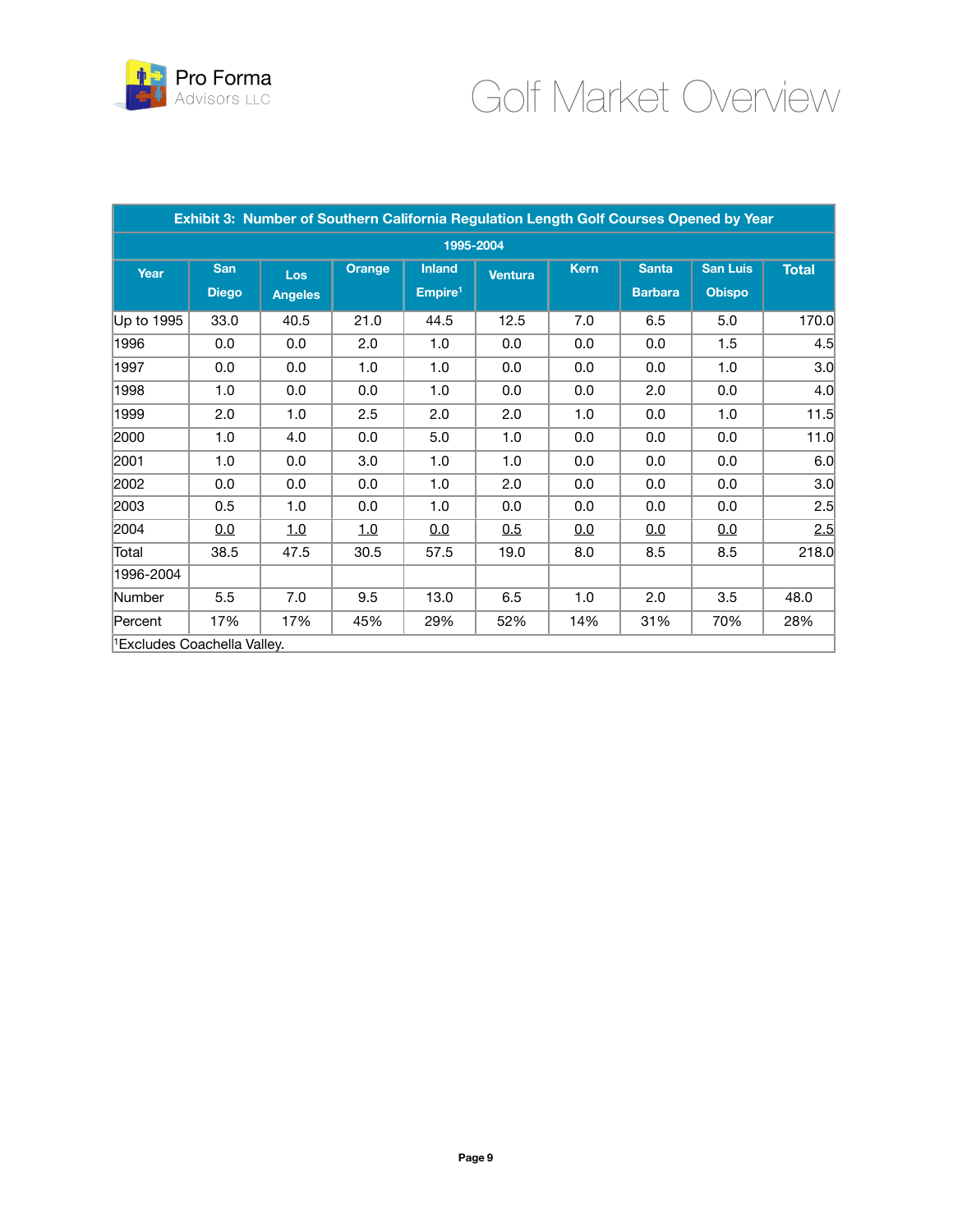

| Exhibit 4: Number of Southern California Regulation Length Golf Courses Opened by Year |              |                |               |                     |                |             |                |                 |              |
|----------------------------------------------------------------------------------------|--------------|----------------|---------------|---------------------|----------------|-------------|----------------|-----------------|--------------|
| 2004-2017                                                                              |              |                |               |                     |                |             |                |                 |              |
| Year                                                                                   | <b>San</b>   | Los            | <b>Orange</b> | <b>Inland</b>       | <b>Ventura</b> | <b>Kern</b> | <b>Santa</b>   | <b>San Luis</b> | <b>Total</b> |
|                                                                                        | <b>Diego</b> | <b>Angeles</b> |               | Empire <sup>1</sup> |                |             | <b>Barbara</b> | <b>Obispo</b>   |              |
| Up to 2004                                                                             | 38.5         | 47.5           | 30.5          | 57.5                | 19.0           | 8.0         | 8.5            | 8.5             | 218.0        |
| 2005                                                                                   | 1.0          | 0.0            | 0.0           | 0.0                 | 0.5            | 0.0         | 0.0            | 1.0             | 2.5          |
| 2006                                                                                   | 0.0          | 0.0            | 0.0           | 0.0                 | 0.0            | 0.0         | 0.0            | 0.0             | 0.0          |
| 2007                                                                                   | 1.0          | 0.0            | 0.0           | 1.0                 | 0.0            | 0.0         | 0.0            | 0.0             | 2.0          |
| 2008                                                                                   | 0.0          | 0.0            | 0.0           | 2.0                 | 0.5            | 0.0         | 0.0            | 0.0             | 2.5          |
| 2009                                                                                   | 0.0          | 0.0            | 0.0           | 0.0                 | 0.0            | 0.0         | 0.0            | 0.0             | 0.0          |
| 2010                                                                                   | 0.0          | 0.0            | 0.0           | 0.0                 | 0.0            | 0.0         | 0.0            | 0.0             | 0.0          |
| 2011                                                                                   | 0.0          | 0.0            | 0.0           | 0.0                 | 0.0            | 0.0         | 0.0            | 0.0             | 0.0          |
| 2012                                                                                   | 0.0          | 0.0            | 0.0           | 0.0                 | 0.0            | 0.0         | 0.0            | 0.0             | 0.0          |
| 2013                                                                                   | 0.0          | 0.0            | 0.0           | 0.0                 | 0.0            | 0.0         | 0.0            | 0.0             | 0.0          |
| 2014                                                                                   | 0.0          | 0.0            | 0.0           | 0.0                 | 0.0            | 0.0         | 0.0            | 0.0             | 0.0          |
| 2015                                                                                   | 0.0          | 0.0            | 0.0           | 0.0                 | 0.0            | 0.0         | 0.0            | 0.0             | 0.0          |
| 2016                                                                                   | 0.0          | 0.0            | 0.0           | 0.0                 | 0.0            | 0.0         | 0.0            | 0.0             | 0.0          |
| 2017                                                                                   | 0.0          | 0.0            | 0.0           | 0.0                 | 0.0            | 0.0         | 0.0            | 0.0             | 0.0          |
| Total                                                                                  | 40.5         | 47.5           | 30.5          | 60.5                | 20.0           | 8.0         | 8.5            | 9.5             | 225.0        |
| 2005-2017                                                                              |              |                |               |                     |                |             |                |                 |              |
| Number                                                                                 | 2.0          | 0.0            | 0.0           | 3.0                 | 1.0            | 0.0         | 0.0            | 1.0             | 7.0          |
| Percent                                                                                | 5%           | 0%             | 0%            | 5%                  | 5%             | 0%          | 0%             | 12%             | 3%           |
| <sup>1</sup> Excludes Coachella Valley.                                                |              |                |               |                     |                |             |                |                 |              |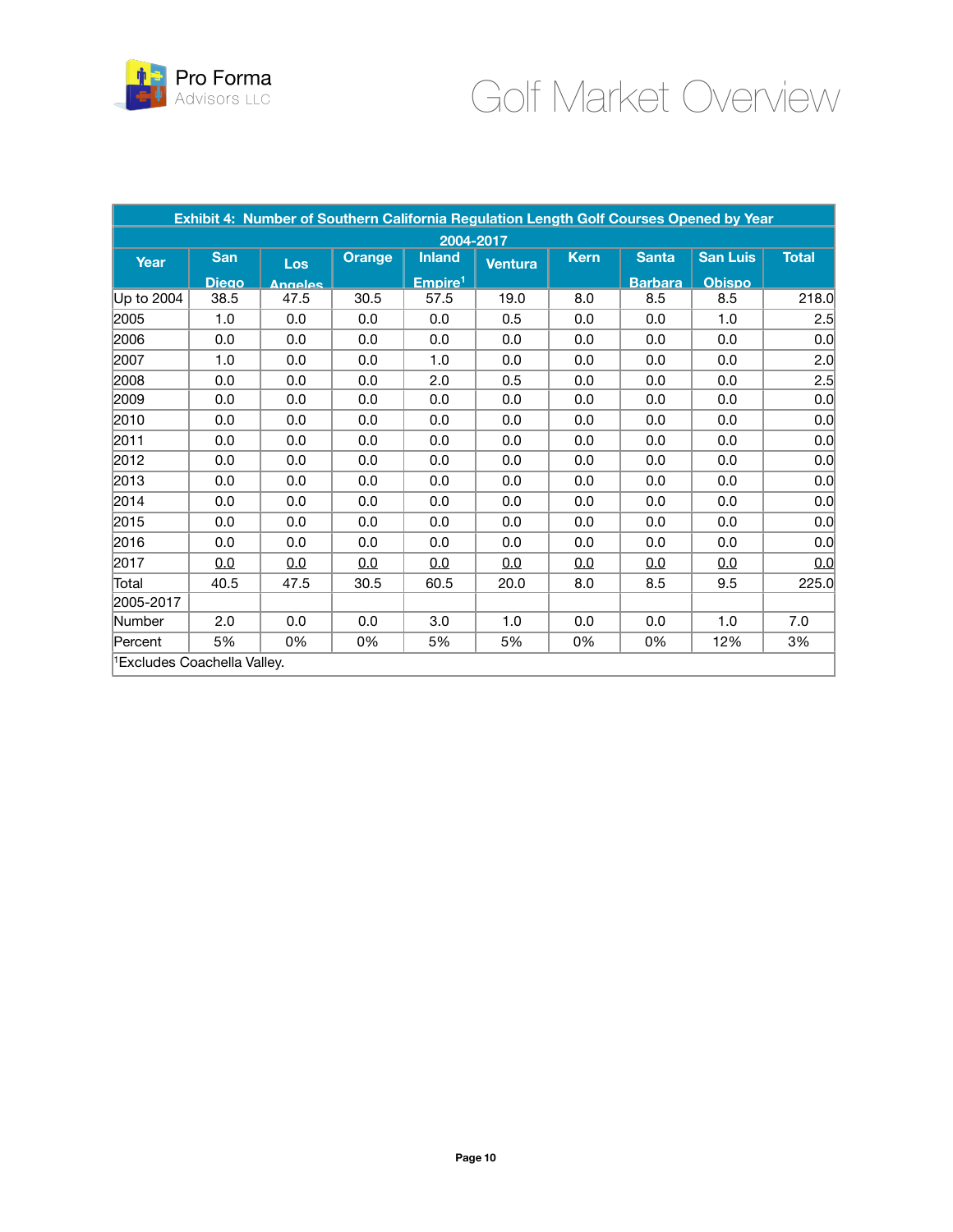

Orange County, with a current inventory of 28 regulation length public courses (net of closings which include Green River 18-hole Orange Course, El Toro 18-hole course, and Ridgeline 9-hole course), represents 13.5% of the total inventory, while the County has accounted for over 17% of the additions to the inventory since 1995. There were 9.5 new courses (18-hole equivalents) added to the golf course inventory in Orange County between 1995 and 2004, providing many more options for residents of the region. No new golf courses have entered the Orange County golf market in the past thirteen years.

All of the public golf course inventory expansion in Orange County was concentrated in the upper-mid and high-end market segments such that the inventory of high quality public access courses increased from five courses in 1995 (Pelican Hill-36, Monarch Beach, Tustin Ranch, and Tijeras Creek) to 13 currently. There have been no new golf courses added to the inventory in Orange County since Arroyo Trabuco Golf Club opened in 2004.

The regional golf market, not unlike nearly every major golf market in the country, has deteriorated significantly since 2002 due to a variety of factors including:

- ▶ The dramatic increase in the supply of public golf courses;
- ‣ Development of golf courses located within master-planned golf communities, justified by housing economics rather than golf market conditions;
- ‣ Fundamental changes in lifestyle and entertainment/recreation pursuits affecting the demand for golf;
- ‣ Continuing effects of the sharp downturn in the regional economy commencing in 2007/2008.

Consequently, in the face of flat or declining demand, increases in supply resulted in downward pressure on rounds, rates, and operating margins at virtually all golf courses, regardless of market positioning. Importantly, the industry problems go well beyond current economic conditions, as there appear to be fundamental shifts in recreational preferences and other underlying factors affecting long-term demand for golf.

The decline in the Southern California golf market is manifested in a number of ways including course closings, sharply reduced golf course values and significant deterioration of operating performance. Some golf courses have maintained play levels through extensive discounting, while others have maintained their pricing structure which has resulted in unprecedented declines in utilization. The aggregate annual play at the 20-golf course Los Angeles County golf system represents a reasonable barometer of the overall trends in golf play, as shown in Exhibit 5: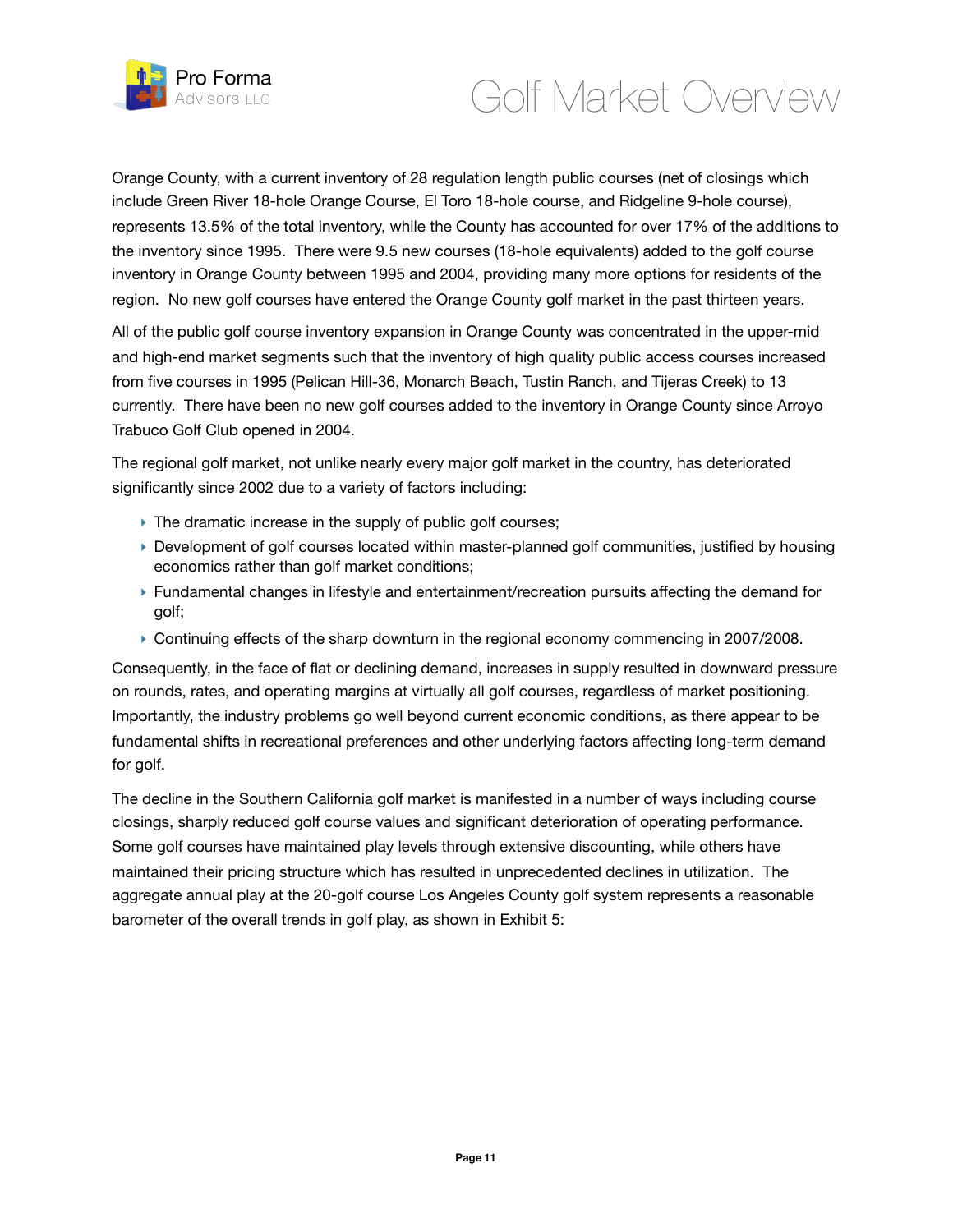

| <b>Exhibit 5: Los Angeles County Golf System Utilization Trends</b> |                            |               |               |                                 |                                 |                                 |  |
|---------------------------------------------------------------------|----------------------------|---------------|---------------|---------------------------------|---------------------------------|---------------------------------|--|
| <b>Type of Golf</b>                                                 | <b>Annual Rounds (000)</b> |               |               | <b>Percentage Change</b>        |                                 |                                 |  |
| <b>Course</b>                                                       | <b>FY2007</b>              | <b>FY2012</b> | <b>FY2017</b> | <b>FY2007-</b><br><b>FY2012</b> | <b>FY2012-</b><br><b>FY2017</b> | <b>FY2007-</b><br><b>FY2017</b> |  |
| <b>Regulation</b>                                                   |                            |               |               |                                 |                                 |                                 |  |
| 18-Hole Reg                                                         | 1,296.1                    | 1,116.0       | 1,013.7       | $(13.9\%)$                      | $(9.2\%)$                       | (21.8%)                         |  |
| <b>Short Courses</b>                                                |                            |               |               |                                 |                                 |                                 |  |
| 9-Hole Reg                                                          | 183.1                      | 143.3         | 97.3          | (21.7%)                         | (32.1%)                         | $(46.9\%)$                      |  |
| 18-Hole Exec                                                        | 111.5                      | 84.8          | 75.4          | $(24.0\%)$                      | $(11.1\%)$                      | (32.4%)                         |  |
| Subtotal                                                            | 294.6                      | 228.1         | 172.7         | (22.6%)                         | (24.3%)                         | $(41.4\%)$                      |  |
| <b>Total</b>                                                        | 1,590.7                    | 1,344.1       | 1,186.4       | (15.5%)                         | (11.7%)                         | (25.4%)                         |  |

The mid- to long-term outlook for the regional golf market is highly uncertain at this time. For optimists, the aging baby boomer population (participation and frequency of play increase with age), few if any additions to the golf course inventory, and an improvement in overall economic conditions suggest stabilization or possible marginal industry growth. For the less-than-optimistic, the market is still seeking its bottom, with the hope of achieving some stability in the next 3- to 5-years.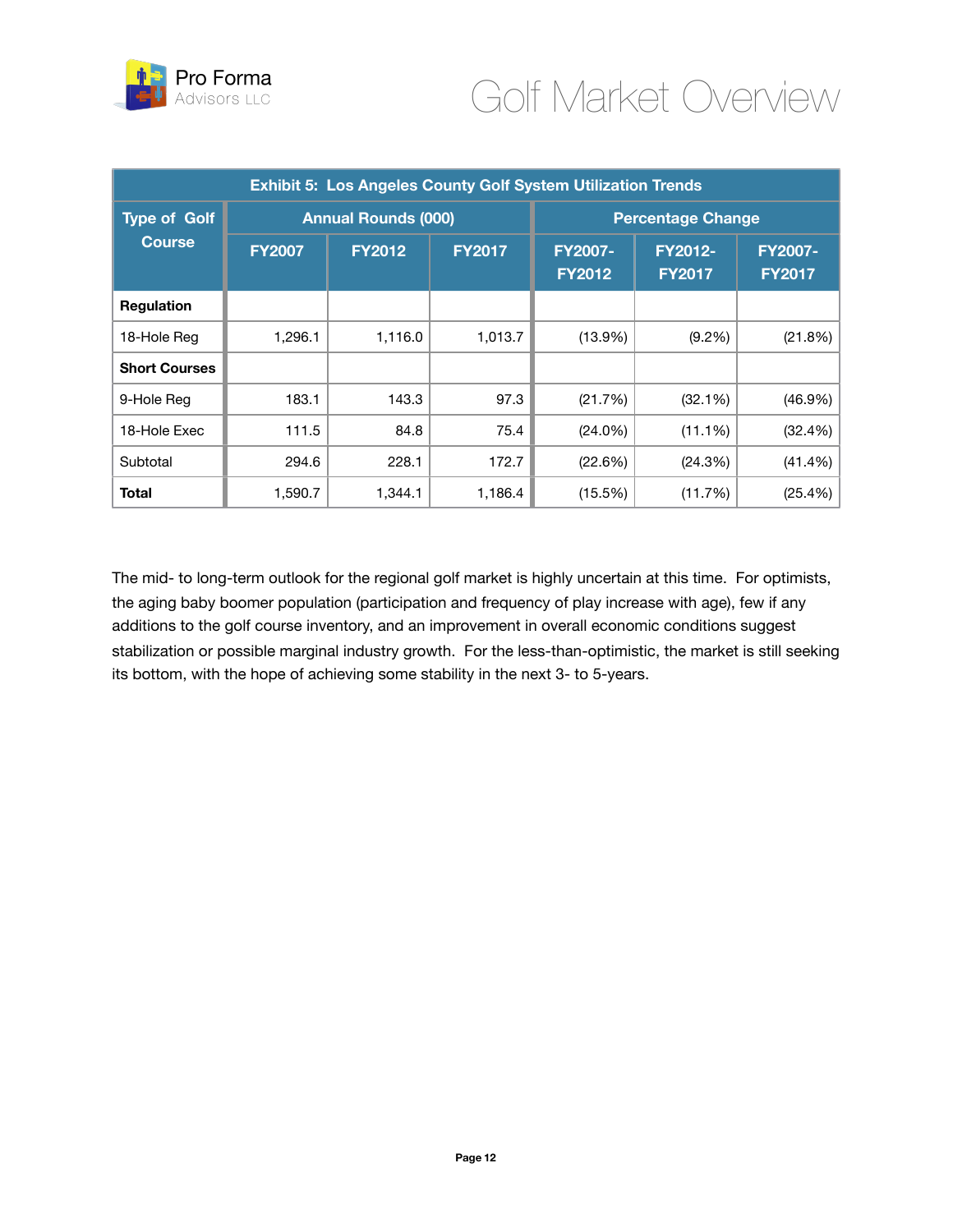

### **Golf Course Closings**

Perhaps the most prominent manifestation of the struggling golf industry is the closing of golf courses. Declining revenues, in combination with sharply rising costs, have undermined the economic viability of many golf courses. As shown in Exhibit 6, since 2002, there have been approximately 135 golf facilities closed in the State of California. Significantly, one-half of these (68 facilities) have closed over the past five years.

| Exhibit 6: Closed California Golf Facilities--2002-2017 |                                       |                              |  |  |  |
|---------------------------------------------------------|---------------------------------------|------------------------------|--|--|--|
| Year                                                    | <b>Number of</b><br><b>Facilities</b> | <b>Number of</b><br>Courses* |  |  |  |
| 2002                                                    | $\overline{c}$                        | 1.5                          |  |  |  |
| 2003                                                    | 4                                     | 3.0                          |  |  |  |
| 2004                                                    | 5                                     | 3.5                          |  |  |  |
| 2005                                                    | 6                                     | 4.5                          |  |  |  |
| 2006                                                    | 10                                    | 6.5                          |  |  |  |
| 2007                                                    | 8                                     | 5.0                          |  |  |  |
| 2008                                                    | 8                                     | 5.5                          |  |  |  |
| 2009                                                    | 7                                     | 5.0                          |  |  |  |
| 2010                                                    | 6                                     | 4.0                          |  |  |  |
| 2011                                                    | 8                                     | 5.0                          |  |  |  |
| 2012                                                    | 3                                     | 3.0                          |  |  |  |
| 2013                                                    | 13                                    | 8.5                          |  |  |  |
| 2014                                                    | 10                                    | 8.0                          |  |  |  |
| 2015                                                    | 17                                    | 12.5                         |  |  |  |
| 2016                                                    | 16                                    | 14.5                         |  |  |  |
| 2017                                                    | 12                                    | 10.5                         |  |  |  |
| Total                                                   | 135                                   | 100.5                        |  |  |  |
| * Expressed as 18-hole equivalents.                     |                                       |                              |  |  |  |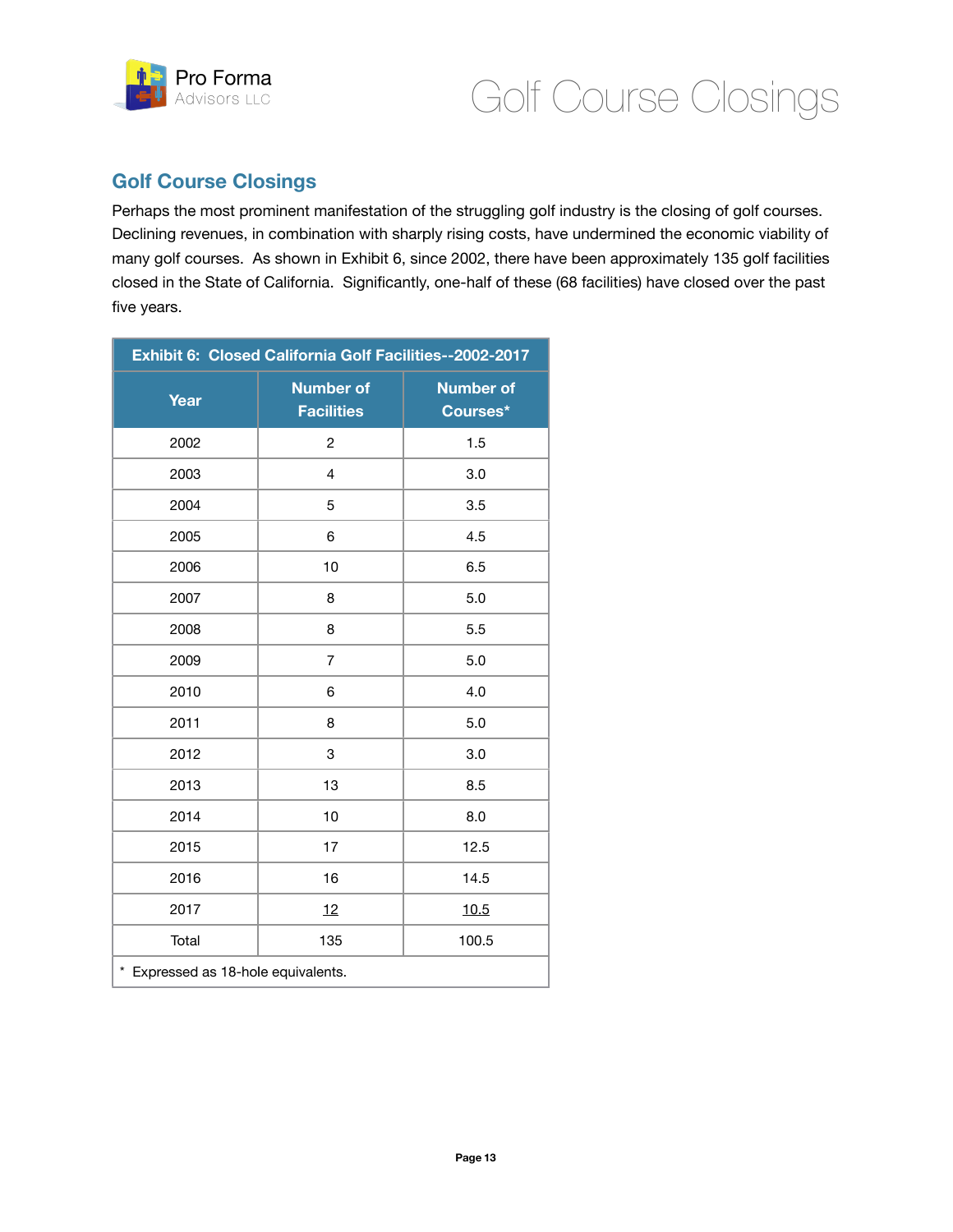

## Golf Course Closings

Southern California has accounted for many of these golf course closings. Exhibit 7 enumerates golf courses closed in the region since 2010. In total, there have been 30 golf facilities closed over the 2010-2017 period. While there often are a number of factors underlying the decision to close a golf course, the golf market deterioration is a major force influencing this trend.

Golf courses which have closed in Orange County over recent years include one of the 18-hole golf courses at Green River and the 18-hole El Toro golf course, as well the Ridgeline 9-hole executive length golf course. Continued erosion of the Southern California golf market, compounded by other operating challenges will result in additional contraction of the Orange County golf course inventory. For example, one of the 18-hole golf courses at Mile Square in Fountain Valley is scheduled to close over the next two years. Also, closing Willowick Golf Course in Garden Grove is being considered, in large part due to the poor performance of the golf course.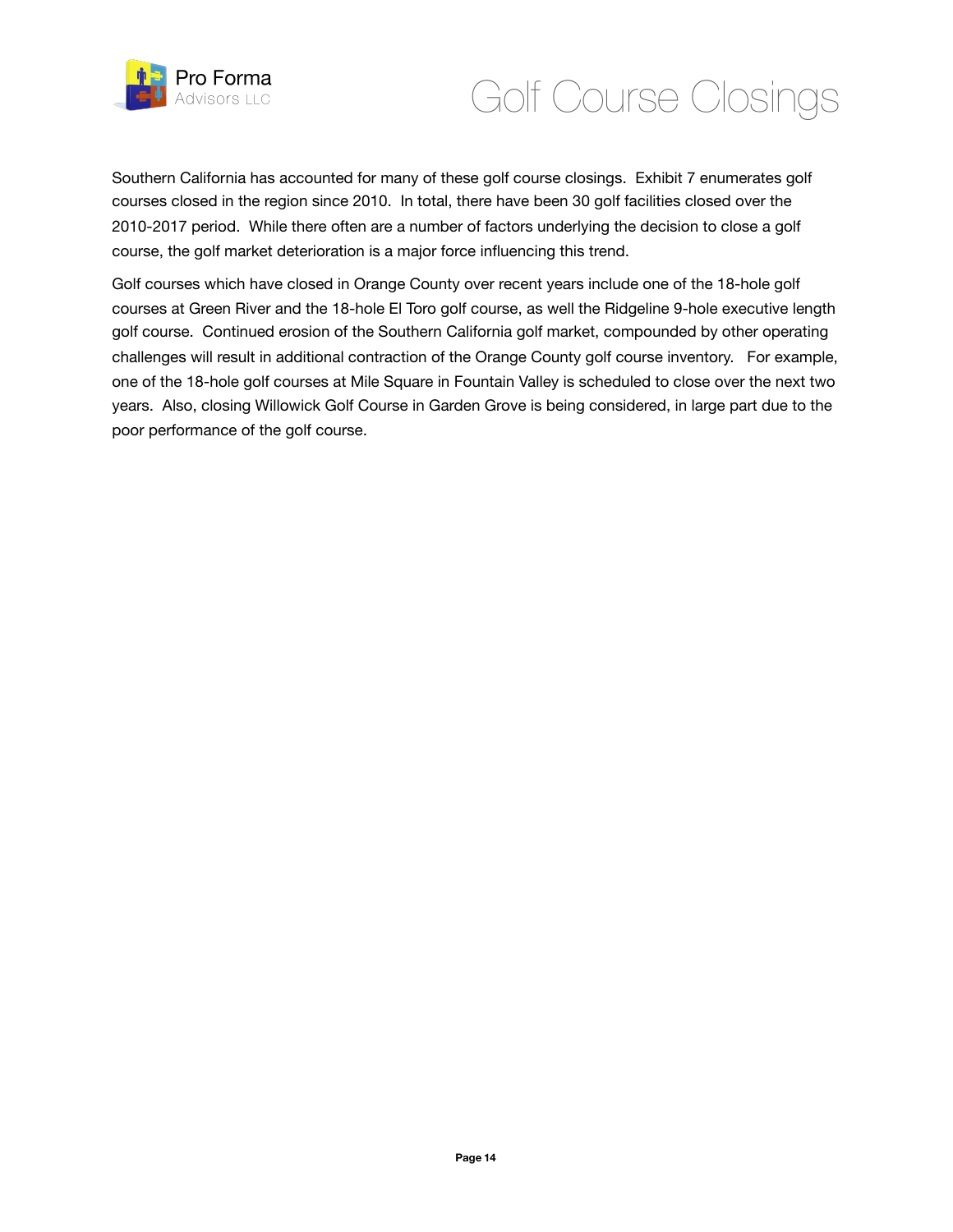

# Golf Course Closings

| Exhibit 7: Southern California Golf Course Closures Since 2010 |                    |                           |                    |  |  |
|----------------------------------------------------------------|--------------------|---------------------------|--------------------|--|--|
| <b>Golf Course</b>                                             | <b>Location</b>    | Number of<br><b>Holes</b> | <b>Year Closed</b> |  |  |
| Lancaster Golf Center                                          | Lancaster          | 9                         | 2010               |  |  |
| Van Buren Golf Center                                          | Riverside          | 9                         | 2011               |  |  |
| <b>Westwinds Golf Course</b>                                   | Victorville        | 9                         | 2011               |  |  |
| <b>Wildwood Golf Course</b>                                    | Hacienda Heights   | 9                         | 2011               |  |  |
| Dominguez Hills Golf Course                                    | Carson             | 18                        | 2012               |  |  |
| <b>Claremont Golf Course</b>                                   | Claremont          | 9                         | 2013               |  |  |
| Escondido Country Club                                         | Escondido          | 18                        | 2013               |  |  |
| Lake Elizabeth Golf Course                                     | Lake Elizabeth     | 18                        | 2013               |  |  |
| Ocean Meadows Golf Course                                      | Goleta             | 9                         | 2013               |  |  |
| Borrego Springs Resort Course                                  | Borrego Springs    | 9                         | 2013               |  |  |
| Santa Paula Golf Course                                        | Santa Paula        | 9                         | 2013               |  |  |
| Valley Rose Golf Course                                        | Wasco              | 18                        | 2013               |  |  |
| Palm Desert Country Club                                       | Palm Desert        | 18                        | 2014               |  |  |
| San Luis Rey Downs                                             | San Luis Rey       | 18                        | 2014               |  |  |
| Lost Canyons--Shadow Course                                    | Simi Valley        | 18                        | 2014               |  |  |
| Sycamore Canyon Golf Course                                    | Arvin              | 18                        | 2014               |  |  |
| Carmel Highlands Golf Course                                   | Rancho Penasquitos | 18                        | 2015               |  |  |
| Moreno Valley Ranch Golf Club                                  | Moreno Valley      | 27                        | 2015               |  |  |
| Malibu Country Club                                            | Malibu             | 18                        | 2015               |  |  |
| Rancho Mirage Country Club                                     | Rancho Mirage      | 18                        | 2015               |  |  |
| El Rancho Verde Golf Course                                    | Rialto             | 18                        | 2016               |  |  |
| Empire Lakes Golf Club                                         | Rancho Cucamonga   | 18                        | 2016               |  |  |
| <b>Fallbrook Golf Club</b>                                     | Fallbrook          | 18                        | 2016               |  |  |
| Marshailla Ranch Golf Club                                     | Lompoc             | 18                        | 2016               |  |  |
| Sunset Ridge Golf Course                                       | Santa Maria        | 9                         | 2016               |  |  |
| Lost Canyons--Sky Course                                       | Simi Valley        | 18                        | 2016               |  |  |
| Robinson Ranch Golf Club                                       | Santa Clarita      | 18                        | 2016               |  |  |
| Verduga Hills Golf Course                                      | Tujunga            | 18                        | 2017               |  |  |
| Sun Valley Golf Course                                         | La Mesa            | 9                         | 2017               |  |  |
| Stoneridge Country Club                                        | Poway              | 18                        | 2017               |  |  |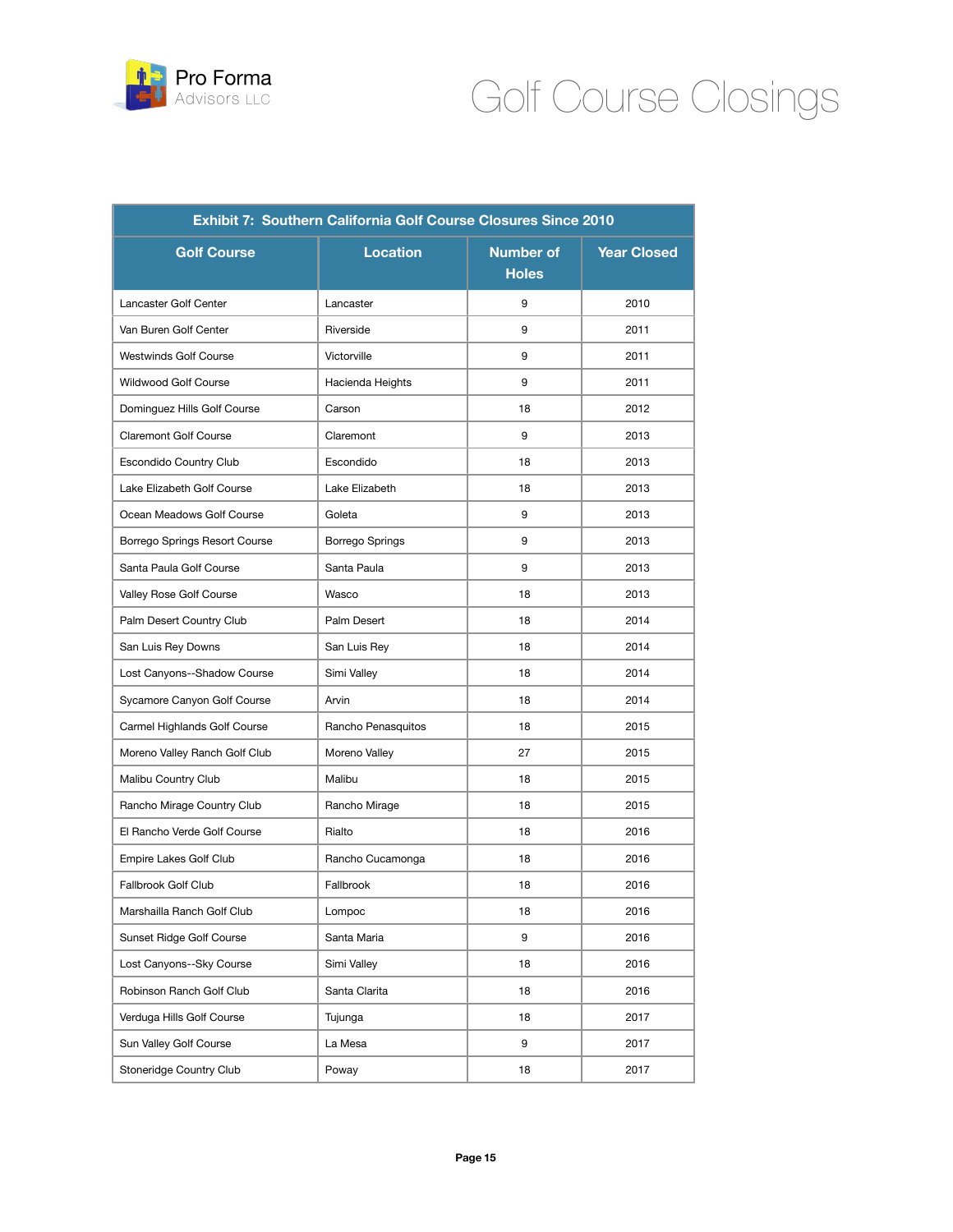



### **Golf Industry Challenges**

In addition to continued weakness in the demand for golf, golf property owners/operators in California will face a number of challenges affecting golf course operating economics. In particular, the sharp increase in the cost of irrigation water and the impact of scheduled increases in the California minimum wage will significantly adversely impact operating costs and profitability.

#### **Irrigation Water Costs**

Regulation length 18-hole golf courses generally have 100-120 acres of cultivated turf area. Typical irrigation consumption for Southern California golf courses averages in the range of 300-400 acre feet per year. While the source and cost of irrigation water varies from course to course, nearly all golf courses have experienced extraordinary increases in their water costs over recent years.

Water consumption rates for irrigation generally have doubled for most water agencies in Southern California over the past 10 years. The Metropolitan Water District of Southern California, a cooperation of 14 cities and 11 municipal water districts, is the major regional wholesaler of water in the region, serving nearly 20 million people. Full service treated water rates charged by MWD have increased sharply in recent years:

| MWD Historical Water Rate Percentage Increases        |                        |                                      |  |  |  |
|-------------------------------------------------------|------------------------|--------------------------------------|--|--|--|
| <b>Fiscal Year</b>                                    | Rate per<br>Acre Foot* | <b>Percentage</b><br><b>Increase</b> |  |  |  |
| 2008                                                  | \$478                  |                                      |  |  |  |
| 2009                                                  | 508                    | 6.3%                                 |  |  |  |
| 2010                                                  | 579                    | 14.0                                 |  |  |  |
| 2011                                                  | 701                    | 21.1                                 |  |  |  |
| 2012                                                  | 744                    | 6.1                                  |  |  |  |
| 2013                                                  | 794                    | 6.7                                  |  |  |  |
| 2014                                                  | 847                    | 6.7                                  |  |  |  |
| 2015                                                  | 890                    | 5.1                                  |  |  |  |
| 2016                                                  | 942                    | 5.8                                  |  |  |  |
| 2017                                                  | 979                    | 3.9                                  |  |  |  |
| 2018                                                  | 1015                   | 3.7                                  |  |  |  |
| *<br>MWD rates for full service tier 1 treated water. |                        |                                      |  |  |  |

**MWD Historical Water Rate Percentage Increases**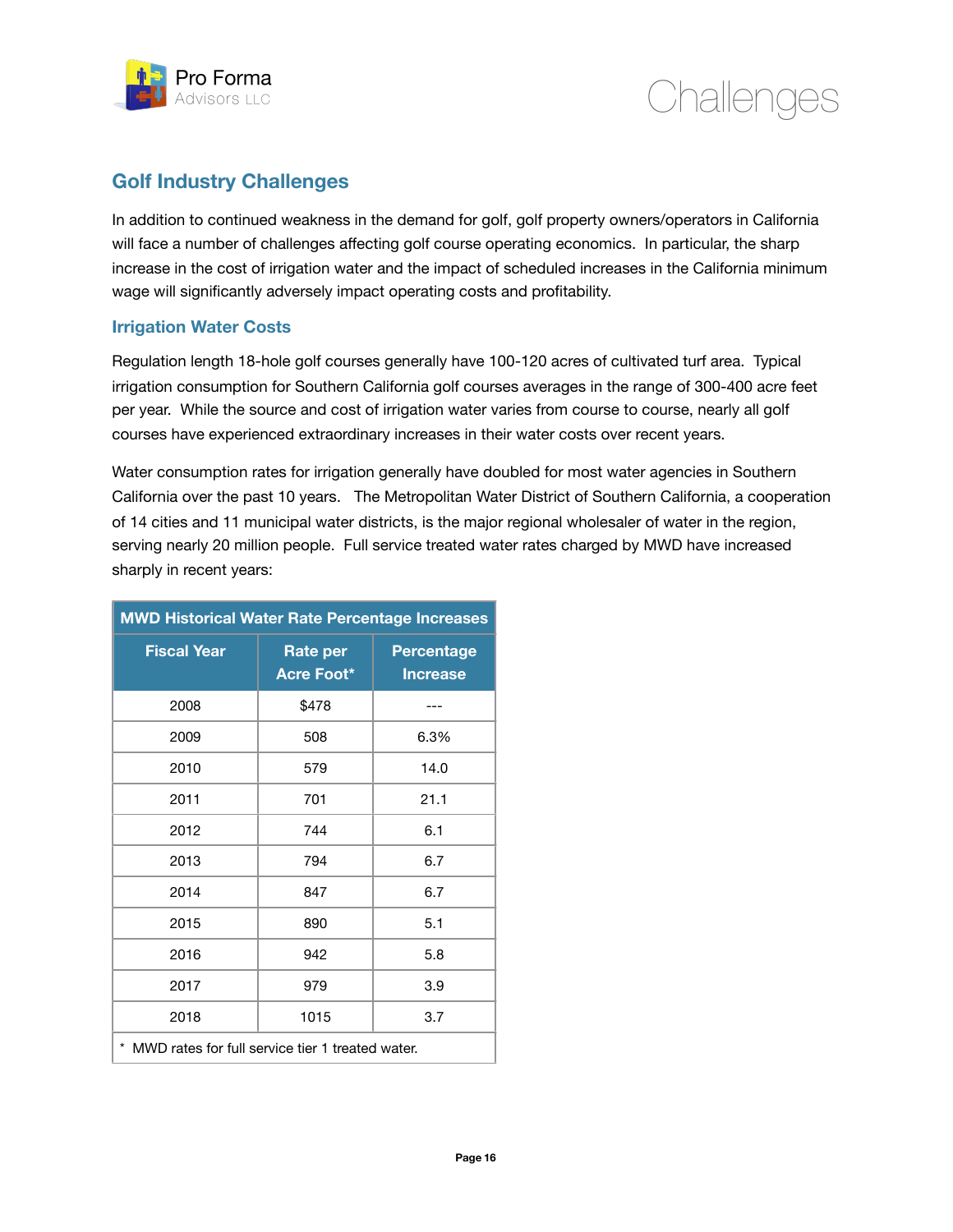



Over the 10 year period, water rates have increased 112 percent, or an average compound rate of 7.82 percent.

Continued increases in water rates which substantially exceed the general cost of living are expected going forward due to limited resources and the need to repair/replace aging infrastructure. Water costs for most courses are in the range of \$400,000-\$500,000 annually, representing 15-20 percent of total operating expenses.

#### **California Minimum Wage**

Labor related expenses typically represent approximately 50 percent of total golf course operating expenses. Most golf course employees (maintenance, pro shop and food and beverage) earn at or somewhat above the minimum wage. Scheduled increases in the minimum wage in California are as follows:

| Year | <b>Minimum Hourly Wage</b> |
|------|----------------------------|
| 2016 | \$10.00                    |
| 2017 | 10.50                      |
| 2018 | 11.00                      |
| 2019 | 12.00                      |
| 2020 | 13.00                      |
| 2021 | 14.00                      |
| 2022 | 15.00                      |

Over the 2016-2022 period, the California minimum wage is scheduled to increase 50 percent, equal to an average annual rate of about 7 percent. The increase in the California minimum wage will dramatically impact golf course economics. For most golf courses, the scheduled increase in the minimum wage will result in an increase in labor cost of \$40,000 to \$50,000 per year, or \$200,000 to \$250,000, or more, over the next five years.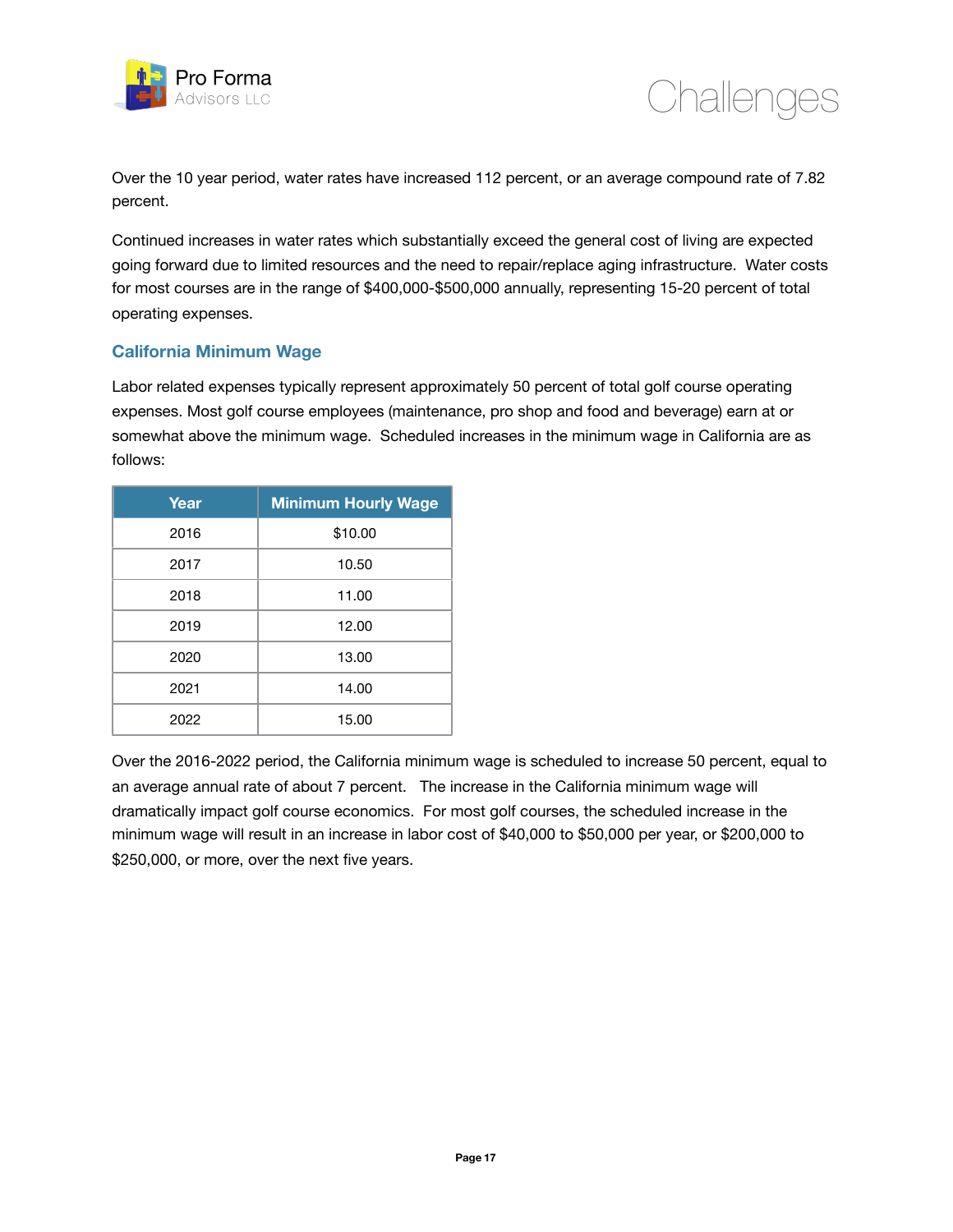

Resume

### **Appendix A: Professional Resume**

#### **Gene P. Krekorian, Principal**

Mr. Krekorian is a skilled golf course consultant with more than 35 years experience in the industry. He has been involved with various facets of the golf course industry including concept development, evaluation of market support for municipal, daily fee, and private country clubs, operations audits, analysis of public golf course operating options, analysis of financial performance, golf course valuation analysis, assessment of equity club conversion potential, and analysis of various other golf-related issues. The following are representative assignments conducted by Mr. Krekorian during tenure at multiple firms during his career.

#### Feasibility

- ‣ Harding Park Golf Course (redevelopment), San Francisco, California (City of San Francisco
- ‣ Sharp Park Golf Course (redevelopment), Pacifica, California (San Francisco Public Golf Alliance)
- ▶ Black Gold Golf Club, Yorba Linda, California (City of Yorba Linda)
- ‣ SilverRock Resort Golf Course, La Quinta, California (City of La Quinta)
- ‣ Tustin Ranch Golf Club, Tustin, California (The Irvine Company)
- ‣ Tijeras Creek Golf Club, Rancho Santa Margarita, California (Rancho Santa Margarita Company)
- ‣ The Raven at Sabino Springs, Tucson, Arizona (Perini Land and Development)
- ‣ Greyhawk Golf Club, Scottsdale, Arizona (Core North Associates)
- ‣ Desert Willow Golf Club, Palm Desert, California (City of Palm Desert)
- ‣ George Wright Golf Course (redevelopment), Boston, Massachusetts (Friends of George Wright/ Boston Parks Department)

#### Valuation/Appraisal

- ‣ Pelican Hill, Newport Coast, California (The Irvine Company)
- ‣ The Presidio Golf Club, San Francisco (National Park Service)
- ‣ Half Moon Bay Golf Links, Half Moon Bay, California (Ocean Colony Partners)
- ‣ Robert Trent Jones Golf Club, Lake Manassas, Virginia (Robert Trent Jones Golf Club)
- ▶ Shipyard/Port Royal Golf Club, Hilton Head, South Carolina (National Golf Properties)
- ‣ Orinda Country Club, Orinda, California (Aegon Insurance)
- ‣ Coyote Creek Golf Club, San Jose, California (Commonwealth Business Bank)
- ‣ Tour 18 Golf Club, Dallas, Texas (Wilshire State Bank)
- ‣ Oak Quarry Golf Club, Riverside, California (Wilshire State Bank)
- ‣ Lake Jovita Country Club, Lake Jovita, Florida (Wilshire State Bank)
- ‣ Horseshoe Bay, Texas (Horseshoe Bay Development)

#### Operations Audit/Reviews

- ‣ City of Los Angeles Golf Division (13 courses), Los Angeles, California (City of Los Angeles)
- ‣ Palo Alto Muni Golf Course, Palo Alto, California (City of Palo Alto)
- ‣ DeLaVeaga Golf Course, Santa Cruz, California (City of Santa Cruz)
- ‣ Wildcreek, Northgate, Rosewood Lakes, Sierra Sage, Washow, Reno Nevada (City of Reno, Washoe County, RSCVA)
- ‣ Jefferson Park, Jackson Park, West Seattle, Seattle, Washington (City of Seattle)
- ‣ Anaheim Hills Golf Course, Anaheim, California (City of Anaheim)
- ‣ Sunriver Resort, Sunriver, Oregon (Connecticut Mutual)
- ‣ Los Lagos Golf Course, Costa Mesa, California (City of Costa Mesa)